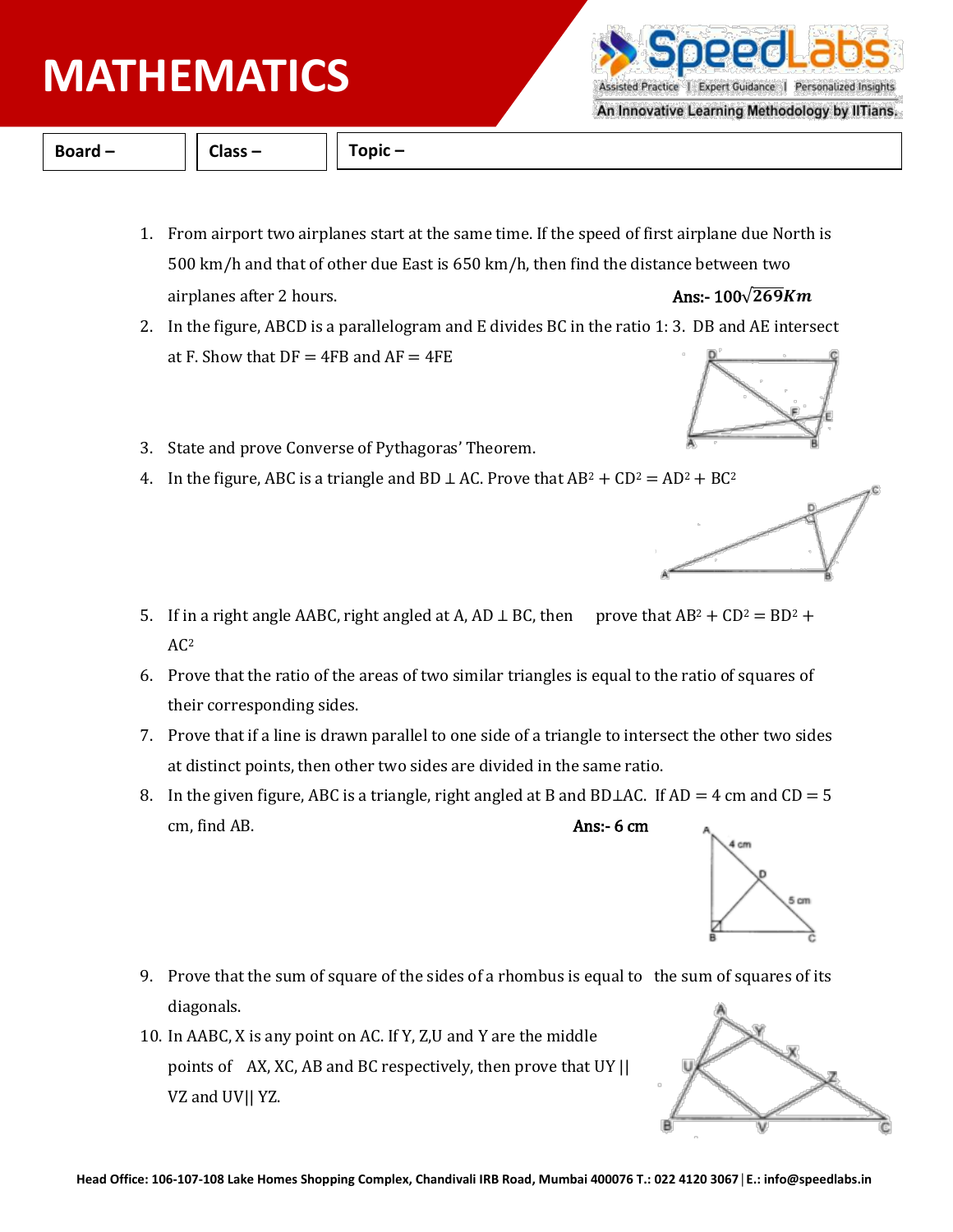# **PHYSICS MATHEMATICS**



11. Prove that the ratio of the areas of two similar triangles is equal to the square of the ratio of their corresponding sides.

Using the above, prove the following

If the areas of two similar triangles are equal, then prove that the triangles are congruent.

12. In a triangle, if the square of one side is equal to the sum of the squares of the other two sides, then prove that the angle opposite the first side is a right angle. Using the above, do the following:

In an isosceles triangle PQR,  $PQ = QR$  and  $PR^2 = 2PQ^2$ . Prove that ZQ is a right angle.

13. In figure, ∆ABC is right angled at C and DE ⊥ AB. Prove that ∆ABC ~ ∆ADE and hence find the lengths of AE and DE.



14. If a line is drawn parallel to one side of a triangle to intersect the other two sides in distinct points, prove that the other two sides are divided in the same ratio. Using the above, do the following:

In figure, PQ || AB and AQ || CB.

Prove that  $AR^2 = PR$ . CR.



15. Prove that in a right angle triangle the square on the hypotenuse is equal to the sum of the squares on the other two sides. Using the above, do the following:

Prove that in a  $\triangle ABC$ , if AD is perpendicular to BC, then  $AB^2 + CD^2 = AC^2 + BD^2$ .

- 16. Prove that if a line is drawn parallel to one side of a triangle to intersect the other two sides in distinct points, the other two sides are divided is the same ratio. Using the above result, do the following: In figure, DE|| BC and BD = CE. Prove that ∆ABC is an isosceles triangle.
- 17. Prove that the ratio of areas of two similar triangles is equal to the ratio of the squares of their corresponding sides. Using the above, prove the following: The areas of the equilateral